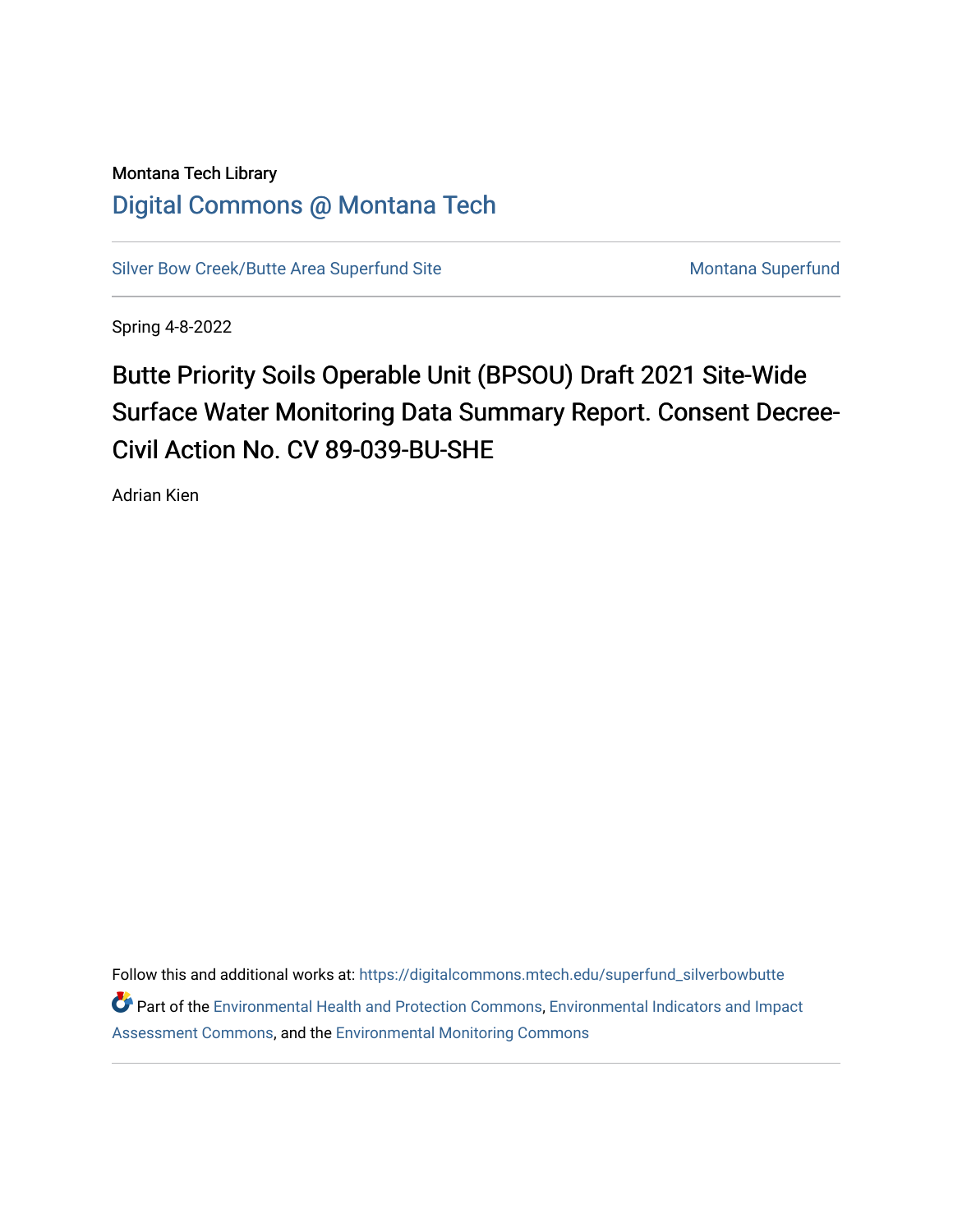## **Atlantic Richfield Company**

April 8, 2022

Nikia Greene Remedial Project Manager US EPA Region 8 Montana Office, Federal Bldg., 10 W. 15th St., Suite 3200 Helena, Montana 59626

Daryl Reed DEQ, Project Officer P.O. Box 200901 Helena, Montana 59620-0901

Butte MT 59701 **Josh Bryson** Direct (406) 782-9964 Liability Manager Fax (406) 782-9980

317 Anaconda Road

Erin Agee, Senior Assistant Regional Counsel Mail Code 8 ORC\_LE\_C Office of Regional Counsel - CERCLA 1595 Wynkoop Street Denver, Colorado 80202

Jonathan Morgan, Esq. DEQ, Legal Counsel P.O. Box 200901 Helena, Montana 59620-0901

## **RE: Butte Priority Soils Operable Unit (BPSOU) Draft 2021 Site-Wide Surface Water Monitoring Data Summary Report. Consent Decree- Civil Action No. CV 89-039-BU-SHE.**

Agency Representatives:

I am writing to you on behalf of Atlantic Richfield Company to submit the BPSOU Silver Bow Creek/Butte Area NPL Site Draft 2021 Site-Wide Surface Water Data Summary Report for your review and approval. The report summarizes interim site-wide surface water, sediment, habitat, and benthic macroinvertebrate monitoring conducted in 2021. The report and appendices may be downloaded at the following link:

[BPSOU Draft 2021 Site-Wide Surface Water Monitoring Data Summary Report](https://woodardcurran-my.sharepoint.com/:f:/p/merickson/EkBMlFRNhLdBqqGV7fFMLXUBmD_KLLk57N5qFwrsHa9Sew?e=hdSHQD)

If you have any questions or comments, please call me at (406) 723-1834.

Sincerely,

Josh Bryson, PE, PMP Liability Manager & Global Risk Champion Remediation Management Services Company An affiliate of **Atlantic Richfield Company** 

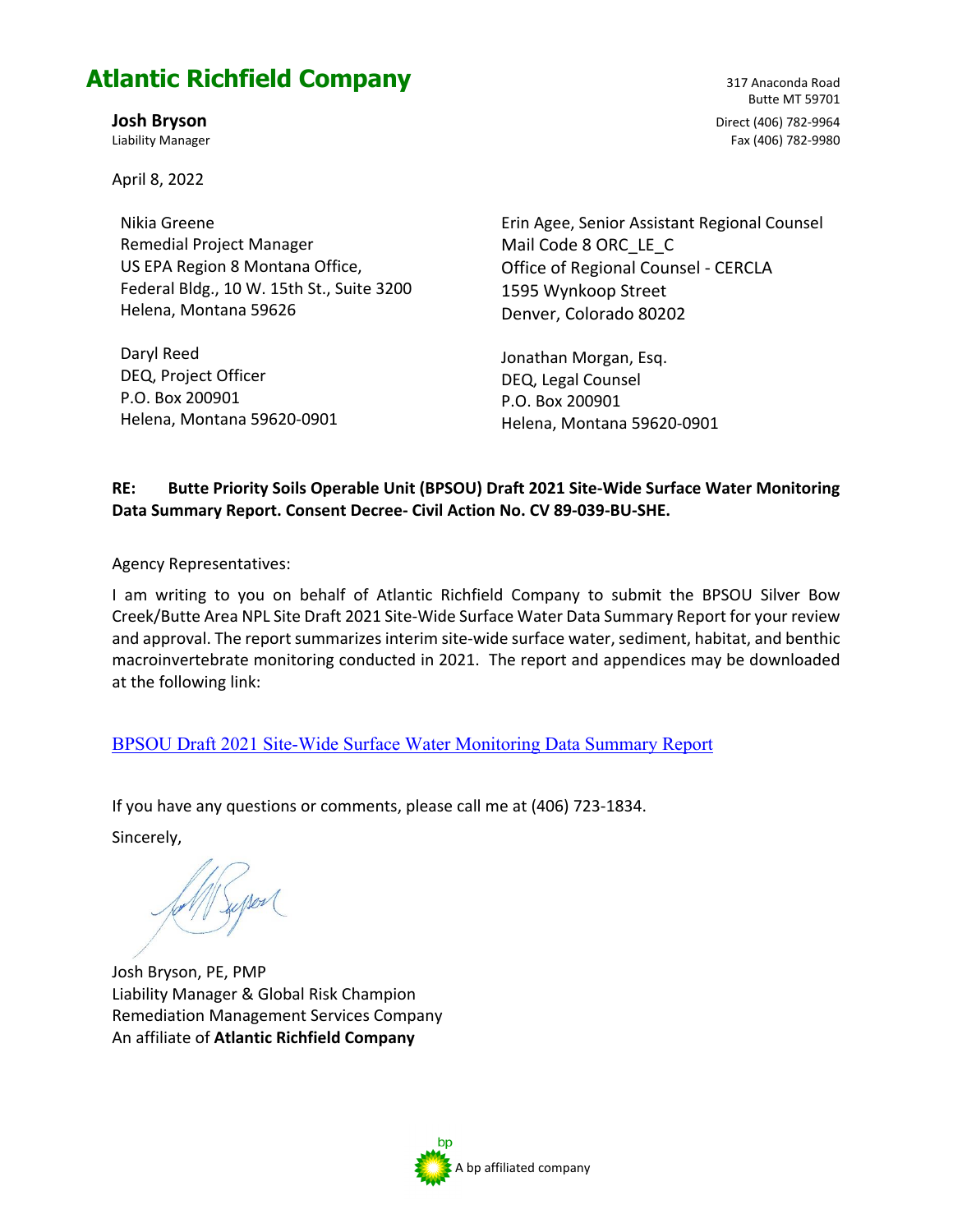Cc: Josh Bryson / Atlantic Richfield - email Dave Griffis / Atlantic Richfield - email Chris Greco / Atlantic Richfield - email Irene Montero / Atlantic Richfield - email Jean Martin / Atlantic Richfield - email Loren Burmeister / Atlantic Richfield - email Mike McAnulty / Atlantic Richfield - email Don Booth / Booth Consulting - email David Gratson / Environmental Standards, Inc. - email Mave Gasaway / Davis, Graham & Stubbs, LLP - email Brianne McClafferty / Holland & Harp LLP - email Erin Agee / EPA - email Nikia Greene / EPA - email Joe Vranka / EPA - email James Freemen / DOJ - email John Sithers / DOJ - email Carolina Balliew / DEQ - email Dave Bowers / DEQ - email Daryl Reed / DEQ - email Jenny Chambers / DEQ - email Matthew Dorrington / DEQ - email William George / DEQ - email Harley Harris / NRDP - email Jim Ford / NRDP - email Katherine Hausrath / NRDP - email Meranda Flugge / NRDP - email Pat Cuneen / NRDP - email Ted Duaime / MBMG - email Gary Icopini / MBMG - email Becky Summerville / Inland - email John Gilmour / Union Pacific - email Kristen Stevens / Union Pacific - email Robert Bylsma / Union Pacific - email Brooke Kuhl / BNSF - email Leo Berry / BNSF - email Mark Engdahl / BNSF - email Robert Lowry / BNSF - email Annika Silverman / Kennedy Jenks - email Jeremie Maehr / Kennedy/Jenks - email Brad Gordon / RARUS - email Harrison Roughton / RARUS - email Matthew Mavrinac / RARUS - email Abigail Peltomaa / BSB - email Brandon Warner / BSB - email Chad Anderson / BSB - email Eric Hassler / BSB - email